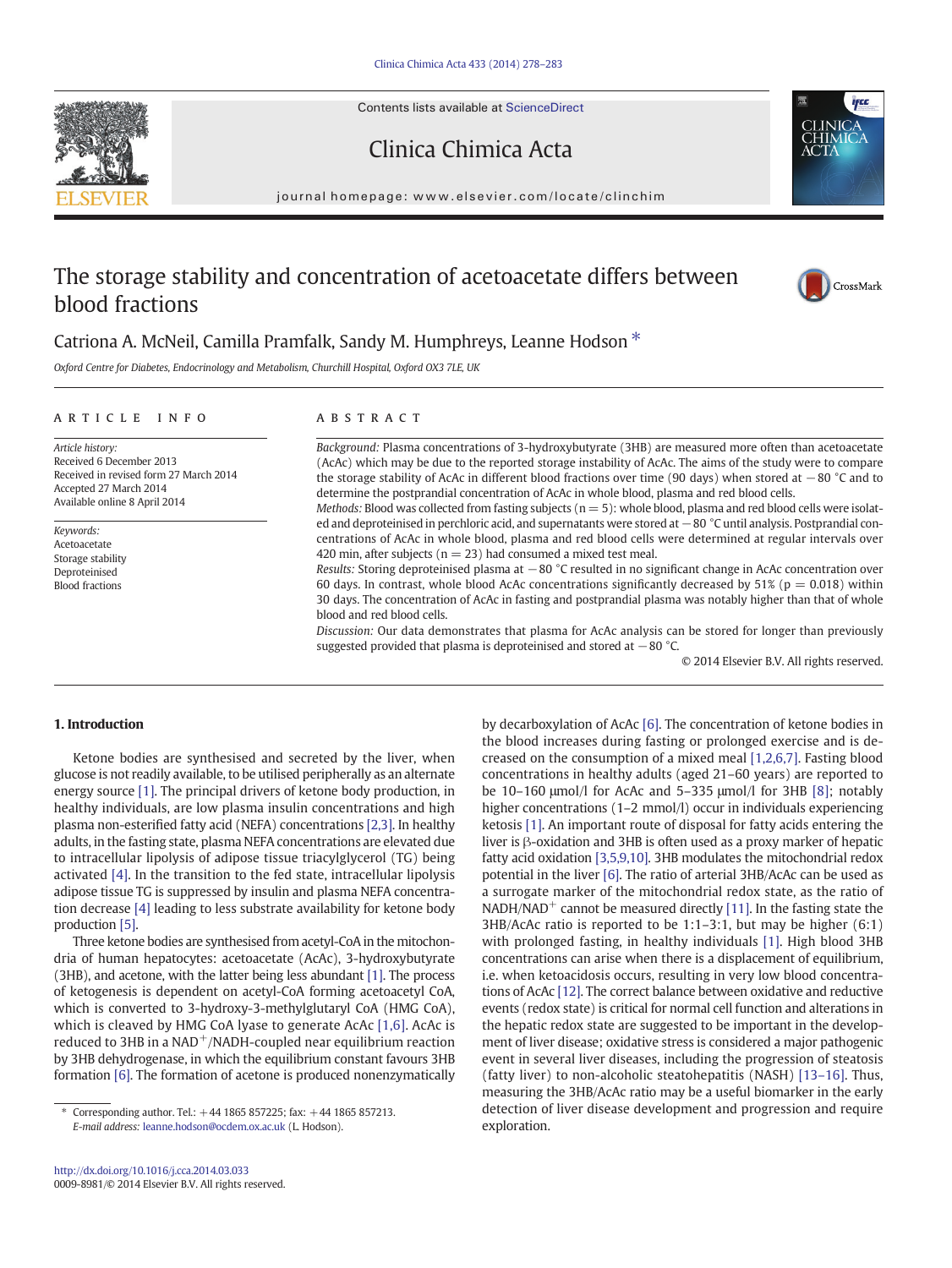Blood and/or plasma concentrations of 3HB appear to be measured more often than AcAc which may be due to the long term stability of 3HB [\[17\]](#page-5-0). 3HB has been reported to have good storage stability as it is a stable analyte in whole blood, plasma and serum [\[17\].](#page-5-0) In contrast, studies measuring plasma AcAc concentrations have reported various degrees of stability, with some suggesting it is preferable to measure AcAc within an hour of blood collection [\[18\]](#page-5-0) whilst others report plasma AcAc to be stable for 29 days when stored at  $-80$  °C [\[19\]](#page-5-0). The concentration of AcAc has been measured in whole blood and plasma [18–[20\]](#page-5-0) but a comparison between blood fractions has not been undertaken. The measurement of AcAc has previously been undertaken in untreated and deproteinised plasma [\[8,18,19,21\].](#page-5-0) However, the measurement of whole blood or red blood cell AcAc requires samples to be deproteinised: 1) for destruction and removal of cell membranes (releasing any intracellular ketones) and removal of all proteins and 2) because it is not possible to do these types of assays with whole blood or red blood cells as a matrix. Removal of proteins will prevent a continued reduction of AcAc to 3HB in vitro (after sample collection) providing a more accurate reflection of AcAc concentration [\[22\].](#page-5-0)

Determining the storage stability of AcAc is important as in many situations it is unfeasible for samples to be measured on the day of blood collection and it can be more cost and time effective to run samples in batches at a later date. Therefore the aims of our study were to: 1) compare the storage stability of AcAc in the different blood fractions, and 2) determine the postprandial concentration of AcAc in whole blood, plasma and red blood cells.

#### 2. Subjects

Participants were healthy adults recruited from the Oxford BioBank [\[23\]](#page-5-0) and the wider Oxford community. All subjects provided written informed consent and studies were approved by the Portsmouth Ethics Committee. Blood was taken from a total of 28 individuals: 5 subjects (age 41 (4.4) years, BMI 24 (1.7)  $\text{kg/m}^2$  (mean (SEM))) had blood samples taken that were used to determine the stability of AcAc over time and 23 individuals took part in a study investigating postprandial ketone body metabolism in different blood fractions; baseline characteristics of the latter group are presented in Table 1.

#### 3. Methods

Blood fractions were prepared based on the method described by Humphreys and Frayn [\[24\]](#page-5-0) for the preparation of perchloric extracts of blood, adapted from Williamson et al. [\[12\].](#page-5-0) Briefly, blood was taken from the antecubital vein into heparinised syringes (Sarstedt, Leicester, UK) and mixed by gentle inversion before placing on ice. All three blood fractions were deproteinised with perchloric acid in order for the analysis to be performed using the same methodology on the biochemical analyser.

An aliquot of whole blood was added to a pre-weighed tube containing ice-cold perchloric acid (PCA) (117. 6 g/l (VWR international 101754 'AR' grade PCA)) at a 1:2 ratio and vortexed thoroughly then

| Table 1                                             |
|-----------------------------------------------------|
| Subject characteristics for the postprandial study. |

| Males/females (n)                 | 12/11        |
|-----------------------------------|--------------|
| Age $(v)$                         | 46.0(1.3)    |
| BMI $\left(\frac{kg}{m^2}\right)$ | 27.5(0.5)    |
| Fasting plasma concentrations     |              |
| NEFA (umol/l)                     | 441.1 (30.7) |
| $AcAc$ ( $\mu$ mol/l)             | 40.1(3.6)    |
| $3HB \ (umol/l)$                  | 60.4(6.9)    |
| Insulin $(mU/l)$                  | 11.6(1.2)    |
| Glucose (mmol/l)                  | 5.1(0.2)     |
|                                   |              |

Data presented as mean (SEM). Abbreviations: BMI, body mass index; NEFA, non-esterified fatty acids; AcAc, acetoacetate; and 3HB, 3-hydroxybutyrate.

placed on ice. Plasma was obtained by the centrifugation of the remaining blood (2500  $\times$ g, 10 min) at 4 °C. An aliquot was then mixed with ice-cold PCA as described above. After the removal of plasma, the remaining packed red blood cells were washed using a modification of a previously described method [\[25\].](#page-5-0) Briefly, red blood cells were washed twice in NaCl (9 g/l) and after centrifugation (2500  $\times$ g, 10 min) the top layer and buffy coat were discarded and the remaining red blood cells were mixed with ice-cold PCA as described above.

Deproteinised samples were centrifuged (12,500  $\times$ g; 10 min, 4 °C) and the supernatant was transferred to new tubes. Samples were then 'neutralised' in a ratio of 300 μl of sample to 120 μl ice-cold neutralising solution (0.5 mol/l KHCO<sub>3</sub>, 0.5 mol/l K<sub>2</sub>CO<sub>3</sub>) and vortexed. Samples were left uncapped on ice for 20–30 min, where the pH was checked to be 8.0, vortexed, and centrifuged (685  $\times$ g; 5 min) and the supernatant was transferred to new tubes. For simplicity the term 'neutralised' is used throughout to refer to samples at pH 8.0. All samples were analysed using an ILab 650 clinical chemistry analyser (Instrumentation Laboratory Ltd. UK, Warrington, Cheshire, UK).

#### 3.1. Stability of AcAc in neutralised deproteinised blood fractions over 24 h at 4 °C and  $-80$  °C

The neutralised supernatant was aliquoted into three tubes. One aliquot was stored overnight at 4 °C, one overnight at −80 °C and the third analysed immediately on the ILab 650. The following day the samples from −80 °C were thawed and analysed with samples from 4 °C for AcAc on the ILab 650.

#### 3.2. Stability of AcAc in deproteinised blood fractions in long term storage at  $-80$  °C

Neutralised samples were aliquoted to nine replicates per sample and pooled samples were made for each blood fraction from the remaining un-neutralised supernatant then neutralised as above and aliquoted into nine replicates. All samples except the ones to be analysed that day (day 0) were then stored at  $-80$  °C. On subsequent days after blood collection (days 0, 2, 3, 7, 14, 30, 60 and 90) samples were thawed, centrifuged (685  $\times$ g; 5 min) and analysed on the ILab 650.

### 3.3. Stability of AcAc in PCA

One acid deproteinised aliquot of each sample was kept at 4 °C overnight before being prepared as above and aliquoted into seven replicates per sample. A pooled sample was made for each blood fraction from the remaining un-neutralised supernatant. These were neutralised as previously described and aliquoted into seven replicates. These samples were stored at −80 °C and analysed on the ILab 650 alongside samples prepared for the study described above on days 2,3,7,14,30, 60 and 90 after blood collection.

#### 3.4. Changes in postprandial insulin, NEFA, AcAc and 3HB

Subjects attended the clinical research unit after an overnight fast and baseline blood samples were taken (time 0) prior to the subjects being fed a standard mixed test meal consisting of 40 g Rice Krispies (Kellogg, Manchester, UK), 200 g skimmed milk and a chocolate milkshake containing 40 g of olive oil as previously used [\[9\];](#page-5-0) at 360 min subjects were given a drink containing 75 g of glucose. Blood samples were collected regularly over the study period at 0, 60, 120, 180, 240, 300, 360, 390 and 420 min.

Whole blood, plasma and red blood cell samples were prepared as described above; however, red blood cells were mixed with the icecold PCA without prior washing. All samples were kept at 4 °C overnight and neutralised the following day as previously described. AcAc was analysed either immediately on the ILab 650 or stored at −80 °C to be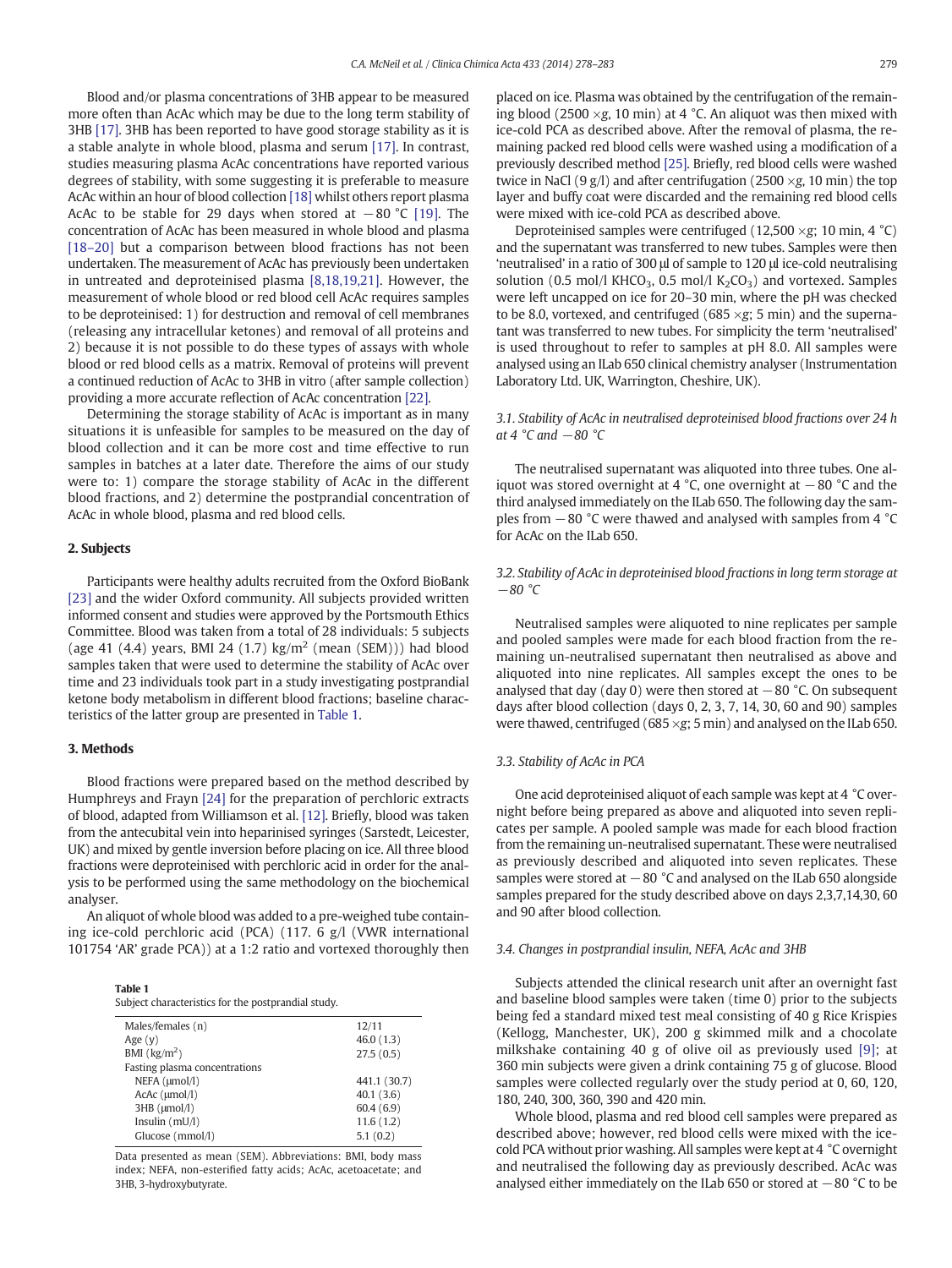analysed at a later date. The remaining un-neutralised supernatant was stored at −80 °C for analysis of 3HB on the ILab 650 [\[24\].](#page-5-0)

#### 3.5. Biochemical analysis of samples

Plasma NEFA concentrations were determined enzymatically using a biochemical analyser (ILab 600) and plasma insulin concentrations were determined by radioimmunoassay (Linco Research, St. Charles, MO) as previously described [\[26\]](#page-5-0).

The AcAc method was adapted for the ILab 650 from Williamson et al. [\[12\]](#page-5-0). The AcAc assay was calibrated using standards (0, 12.5, 25 and 50 μmol/l) of lithium acetoacetate diluted in PCA (66.65 g/l (VWR international 101754 'AR' grade PCA)). Standards (300 μl) were treated as the samples above, i.e. mixed with 120 μl ice-cold neutralising solution, vortexed, left on ice for 20–30 min, and centrifuged (685  $\times$ g, 5 min) and the supernatant was transferred to new tubes. The AcAc assay reagent was made up just before analysis and contained: 0.1 mol/l sodium phosphate buffer (pH 7.0), 0.5% NADH, ascorbic acid (35 mg/ml) and 3HB dehydrogenase (5 mg/ml Roche) in 100:1:2:2.5 ratios. For this analysis on the on the ILab 650, 40 μl of sample and 140 μl of reagent were used giving a pH of 7.0.

For 3HB the ILab 650 analyser was calibrated using standards (0, 100 and 200 μmol/l) from a 40 mmol/l stock of 3HB diluted in PCA (66.65 g/l (VWR international 101754 'AR' grade PCA)). 3HB assay reagent one consists of a Tris hydrazine buffer (pH 8.5) containing 2 g/l buffer of NAD. Reagent 2 is a 1:4 dilution of 3HB dehydrogenase (Roche 5 mg/ml) in 0.2 mol/l Trizma base which was made up just before analysis.

The coefficient of variation (CV%) for the analysis of AcAc in the samples used in the stability study, was 20.4% for a concentration of 12.7 μmol/l and 9% for a concentration of 45 μmol/l. The detection limit of the biochemical analyser for AcAc analysis was 5 μmol/l and reproducibility below this was variable and unreliable. For samples with low concentrations ( $5 \mu$ mol/l) the change in absorbance was less than the 0 standard and in some cases a negative result was given. For statistical analysis the raw values (positive and negative) were used, and any data presented as a negative value represents concentrations of <5  $\mu$ mol/l that could not be measured accurately or reliably.

#### 4. Statistical analyses

IBM SPSS Statistics (IBM SPSS products, Chertsey, UK) was used for statistical analysis and data is presented as a mean (SEM). Due to calibration issues with the ILab 650 on day 3 of the stability study, there was a notable decrease in AcAc concentration in all three fractions, therefore the data, although presented, has been excluded from statistical analysis. Repeated measures analysis of variance was used to analyse changes in plasma insulin and NEFA over time, AcAc and 3HB concentrations between different blood fractions with time and blood fraction as factors. Linear regression analysis was used to analyse stability of AcAc concentration within a single blood fraction with time and blood fraction as independent and dependent variables. A value of  $p < 0.05$ was used to indicate significance.

#### 5. Results

#### 5.1. Stability of AcAc at 4 °C and −80 °C over 24 h

Plasma AcAc concentrations were significantly higher than whole blood ( $p < 0.001$ ) and red blood cells ( $p = 0.003$ ) at time 0 h and after 24 h of storage at either 4  $^{\circ}$ C or  $-$  80  $^{\circ}$ C (Fig. 1). There was minimal change in plasma AcAc concentrations when deproteinised samples were measured immediately or stored at 4 °C or −80 °C overnight prior to analysis (Fig. 1). In contrast, the AcAc concentration of whole blood and red blood cells was found to be more variable, but not significantly different under the same conditions ( $p = 0.984$  plasma,  $p = 0.698$  whole blood, and  $p = 0.401$  red blood cells, regression



**Fig. 1.** Concentration of AcAc when measured immediately ( $\blacksquare$ ) and stored at 4 °C ( $\blacksquare$ ) or −80 °C (■) for 24 h in whole blood plasma and red blood cells. There is minimal change in the concentration within the plasma fraction ( $p = 0.984$ ) with non-significant changes in whole blood ( $p = 0.698$ ) and red blood cell fractions ( $p = 0.401$ ).

analysis over time) with negative values representing measurement variability where concentrations were very low  $(<5 \mu$ mol/l).

#### 5.2. Stability of AcAc in long term storage at −80 °C

The AcAc concentration was significantly different between plasma and whole blood ( $p = 0.004$ ), plasma and red blood cells ( $p < 0.001$ ), and whole blood and red blood cells  $(p < 0.001)$  across the 90 day period, although from 60 days a decline in concentration in all three fractions was noted ([Fig. 2A](#page-3-0)). From days 0 to 30 minimal change was noted in plasma AcAc concentrations (130.0 (19.4) μmol/l (mean  $(SEM)$ ) day 0 to 129.5 (20.8)  $\mu$ mol/l day 30, p = 0.647) and between days 0 and 60 there was a non-significant ( $p = 0.244$ ) decrease in AcAc concentration; however, over the 90 day period plasma AcAc concentrations significantly decreased ( $p = 0.023$ ) ([Fig. 2](#page-3-0)A). In contrast, by the 30th day whole blood AcAc concentrations had significantly decreased (81.3 (19.3)  $\mu$ mol/l day 0 to 40.5 (3.8)  $\mu$ mol/l day 30, p = 0.018) [\(Fig. 2A](#page-3-0)). Although red blood cells had a lower concentration of AcAc, compared to the other two fractions and greater measurement variability, notably between days 3 and 14 when concentrations were very low ( $\leq$ 5 μmol/l), there was no significant change ( $p = 0.266$ ) in red blood cell concentration of AcAc between days 0 and 90 ([Fig. 2](#page-3-0)A).

#### 5.3. Stability of AcAc in PCA

We assessed whether plasma, whole blood and red blood cell samples could be left deproteinised without being neutralised for 24 h at 4 °C. There was very little difference in AcAc concentration in plasma for the two different preparations of the sample: 82.0 (10.9) μmol/l neutralised immediately and 75.6 (11.3) μmol/l neutralised after 24 h  $(p = 0.776)$  ([Fig. 2B](#page-3-0)). Although there was no significant difference in AcAc concentration between the two preparations for whole blood  $(p = 0.142)$  and red blood cells  $(p = 0.123)$  the difference in these two fractions was greater compared with that in the plasma fraction (whole blood: 49.9 (11.0) μmol/l neutralised immediately and 33.0 (11.3) μmol/l neutralised after 24 h, red blood cells: 4.8 (17.9) μmol/l neutralised immediately and −22.3 (29.6) μmol/l neutralised after 24 h) ([Fig. 2](#page-3-0)B).

#### 5.4. Postprandial plasma insulin and NEFA concentrations

After consumption of a mixed test meal, plasma insulin concentrations increased, with a peak at 60 min and then decreased until 360 min when the second meal (glucose drink) was given, causing a very brisk increase ( $p < 0.001$ , repeated measures over time) [\(Fig. 3A](#page-4-0)). In contrast, consumption of the meal resulted in a rapid decrease in plasma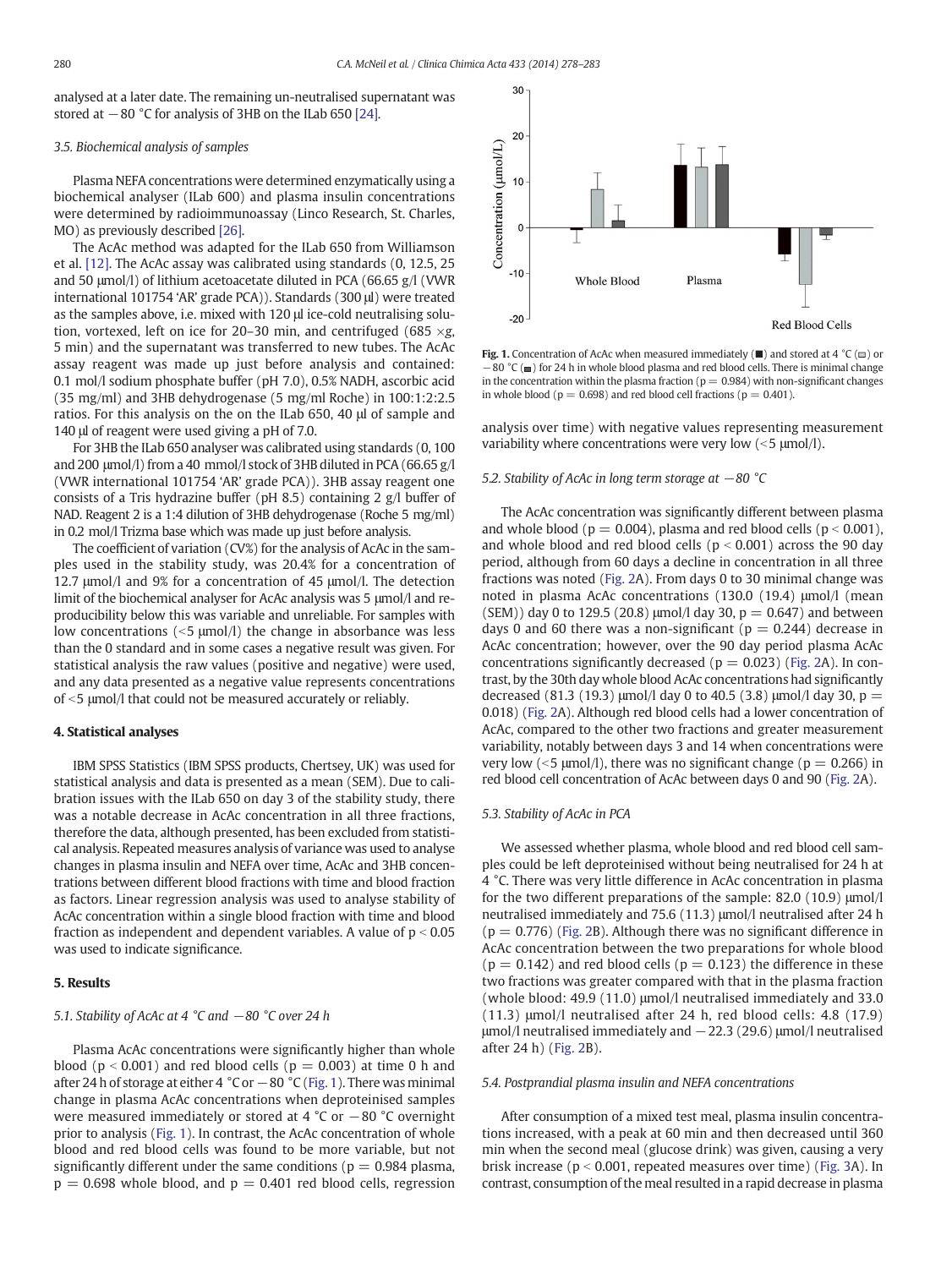<span id="page-3-0"></span>

Fig. 2. Stability of AcAc when stored at −80 °C. A) Concentration of AcAc over 90 days when stored at −80 °C in whole blood (●), plasma (○) and red blood cells (▼). Stability and concentration of AcAc were greater in plasma compared to whole blood ( $p = 0.004$ ) and red blood cells ( $p < 0.001$ ). B) Deproteinised whole blood, plasma and red blood cell AcAc concentrations did not differ over 90 days when neutralised immediately (■) or stored at 4  $^{\circ}$ C overnight ( $\Box$ ) prior to neutralisation.

NEFA concentrations until around 120 min when there was a steady rise until 360 min with consumption of the glucose drink resulting in a rapid decrease ( $p < 0.001$ , repeated measures over time) ([Fig. 3](#page-4-0)B).

#### 5.5. Postprandial AcAc

In line with the stability study, the concentration of AcAc in plasma in fasting samples was consistently higher; this pattern was maintained over the postprandial period with the concentration being almost double than that in whole blood [\(Fig. 3](#page-4-0)C). With feeding there was a notable decrease in AcAc concentration between 0 and 120 min in all three blood fractions followed by an increase until 360 min when the second meal was consumed ([Fig. 3C](#page-4-0)). Consumption of the glucose drink (second meal) caused a notable decrease in the concentration of AcAc in all three blood fractions, with concentrations at 420 min being similar to those at fasting (time 0) [\(Fig. 3C](#page-4-0)). The changes in AcAc reflect the changes in plasma NEFA concentrations [\(Fig. 3B](#page-4-0)). Although the plasma concentration of AcAc was significantly higher than that of whole blood ( $p < 0.001$ ) there was no significant difference in the postprandial pattern over time between blood fractions ( $p = 0.077$ ). When comparing the postprandial pattern of red blood cells there was a significant difference with plasma ( $p < 0.001$ ) and whole blood ( $p = 0.018$ ) [\(Fig. 3C](#page-4-0)).

#### 5.6. Postprandial 3HB

The fasting concentrations of 3HB were similar in plasma and whole blood, 60.4 (6.9)  $\mu$ mol/l and 60.2 (6.0)  $\mu$ mol/l respectively, but were lower in red blood cells (45.9 (5.1) μmol/l). After consumption of the test meal 3HB concentrations in all blood fractions decreased until 120–180 min when they started to increase ([Fig. 3](#page-4-0)D). After the second meal (360 min) the concentration of 3HB decreased rapidly with the concentration at 420 min being the same as fasting (time 0). The time course response of 3HB is in line with the postprandial changes in plasma NEFA [\(Fig. 3](#page-4-0)B). When whole blood and plasma 3HB concentrations were compared a significant difference ( $p = 0.008$ ) over the postprandial time course was observed. Although the concentrations of 3HB in whole blood and plasma were similar up to 120 min there was then a notable difference ( $p < 0.001$ ) in the postprandial pattern with plasma increasing prominently until 360 min then decreasing rapidly compared to whole blood ([Fig. 3D](#page-4-0)). These differences in 3HB concentrations were also observed when comparing plasma with red blood cells  $(p < 0.001)$  and whole blood with red blood cells  $(p = 0.001)$ [\(Fig. 3](#page-4-0)D). Not only was the concentration of 3HB much lower in red blood cells compared to the other two fractions, but a lower response to feeding was found in this fraction.

#### 6. Discussion

The concentration of 3HB in blood or plasma is typically measured more often than AcAc, which may be due to its reported long term storage stability. We investigated the effect of storage at 4 °C and −80 °C to determine the storage stability of AcAc in deproteinised whole blood, plasma and red blood cell samples. We found the plasma concentration of AcAc to be consistently and notably higher and to have greater storage stability over 60 days compared to whole blood, where significant changes were observed within 30 days. Our results clearly demonstrate that AcAc in plasma is not as labile as previously reported.

The storage stability of AcAc has been investigated by only a few and these studies have used plasma/serum stored for periods of 24 h– 40 days [\[18,19\]](#page-5-0). It was found that the AcAc concentration of untreated (non-deproteinised) plasma/serum when stored at −20 °C significantly decreased within seven days but samples stored at −80 °C were stable up to 29 but not 40 days; notably 3HB was stable over the 40 day period [\[19\]](#page-5-0). The results of the present study demonstrate that plasma, not whole blood or red blood cell AcAc concentrations are stable for 60 days when stored at  $-80$  °C. A plausible reason as to why we found plasma AcAc concentrations to have longer storage stability than the study of Fritzsche et al. [\[19\]](#page-5-0) is we deproteinised samples with PCA immediately after collection and then neutralised (to pH 8.0) samples prior to storage at −80 °C. Deproteinisation of blood/plasma samples has previously been recommended for ketone body analysis [\[22\]](#page-5-0). The improved stability we found, compared to others, may in part be explained by deproteinisation removing the enzyme 3HB dehydrogenase, thus AcAc is not being continually reduced to 3HB after sample collection.

Our study did not compare deproteinised with non-deproteinised plasma; however, Galan et al. [\[21\]](#page-5-0) reported no difference in AcAc concentration if samples were immediately deproteinised (and not neutralised) or left non-deproteinised prior to analysis, although storage time was not specified. For the analysis of AcAc, samples need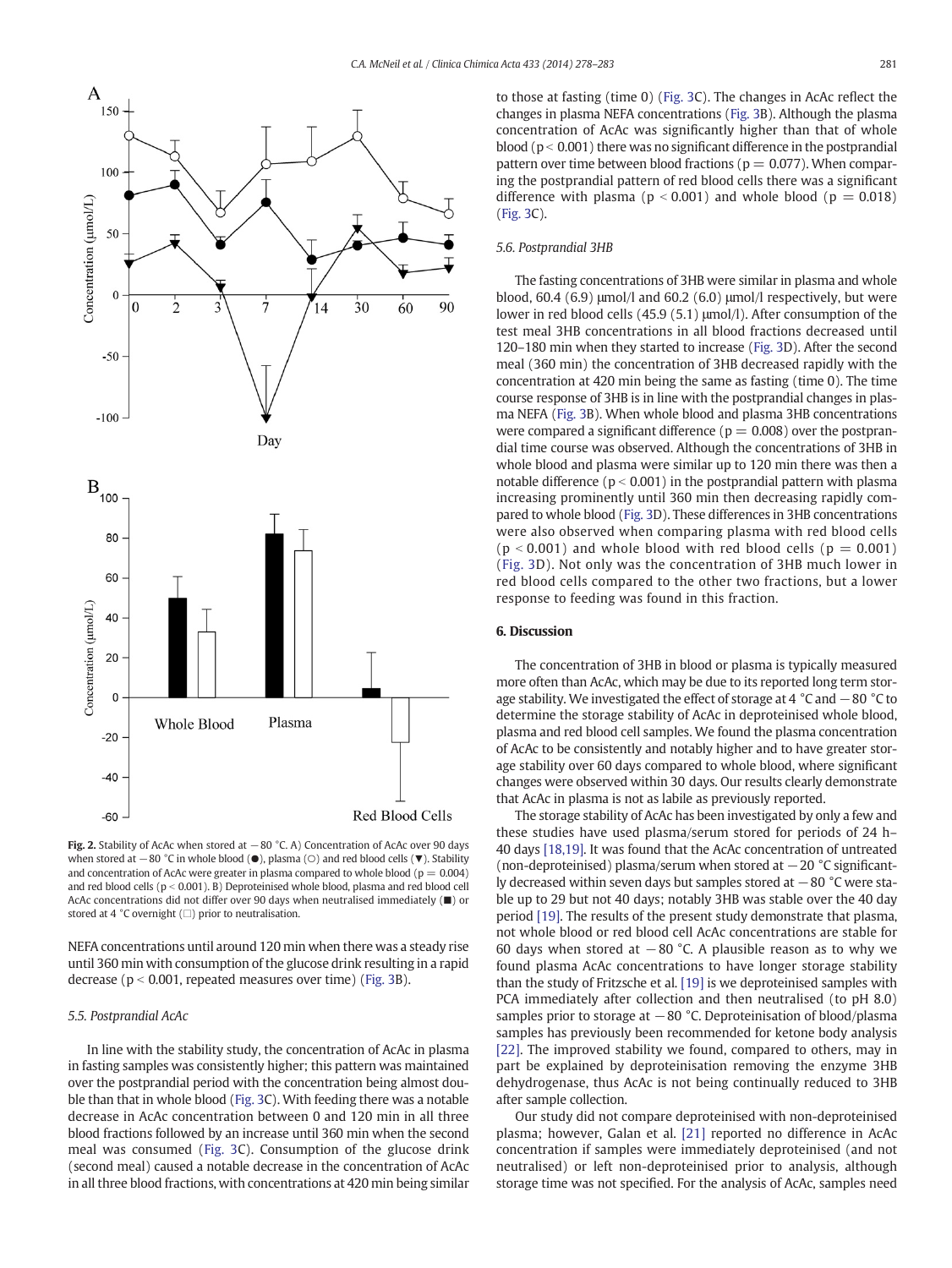<span id="page-4-0"></span>

Fig. 3. Concentrations of plasma insulin, NEFA and blood AcAc and 3HB. A) Plasma NEFA concentration (○) over a postprandial period. B) Plasma insulin concentration (○) over a postprandial period. C) AcAc concentrations in whole blood (●), plasma (○) and red blood cells (▼) over a postprandial period. The concentration of AcAc is greater in plasma than whole blood (p < 0.001) and red blood cells (p < 0.001) over the fasting and postprandial periods. D) 3HB concentrations in whole blood ( $\bullet$ ), plasma ( $\circ$ ) and red blood cells ( $\nabla$ ) over a postprandial period. 3HB concentration was similar in plasma and whole blood in fasting but higher in plasma than whole blood ( $p = 0.008$ ) and red blood cells ( $p < 0.001$ ) in the postprandial state. Meal 1 is a mixed test meal and Meal 2 is a glucose (75 g) drink.

to be at pH 7.0 with excess NADH [\[27\]](#page-5-0) which is achieved when neutralised samples are mixed with the AcAc reagent containing NADH on analysis. We assessed the effect of storing samples overnight at 4 °C in PCA or in neutralised PCA and found no difference in AcAc concentration within the respective blood fractions, with either protocol. Additionally, storing neutralised deproteinised blood samples at either 4 °C or −80 °C overnight had no effect on the concentration of AcAc. Taken together, these findings demonstrate, that contrary to previous suggestions AcAc is not as labile which may be explained by the lack of enzyme activity in deproteinised blood fractions. For the reaction of AcAc to 3HB to go to completion pH 7.0 is needed; untreated plasma is at pH 7.0 therefore the reaction could still be occurring when stored; however, samples stored at pH 8 are less likely to follow this route due to a lack of enzyme activity.

To our knowledge, the concentrations of AcAc and 3HB have not previously been compared simultaneously across different blood fractions or in different nutritional states. We found the plasma concentration of AcAc to be consistently higher than that in whole blood and red blood cells in fasting and across the postprandial period; differences in plasma, whole blood and red blood cell 3HB concentration were not as evident until later in the postprandial period. The similarity in 3HB concentration between the blood fractions is an interesting observation. It is possible that at lower concentrations ( $\leq$ 50  $\mu$ mol/l) differences between blood fractions are more subtle and difficult to detect. We measured red blood cell 3HB to try and determine if 3HB was present. Although red blood cells had the lowest concentration of 3HB (and AcAc) and whilst this may be a true representation of the concentration of these ketone bodies, we cannot exclude the possibility that there were small amounts of plasma contamination, as red blood cell samples were not washed for the postprandial study and may not have been sufficiently washed for the stability study; in support of this plasma and red blood cell postprandial AcAc and 3HB follow a similar time course pattern.

When measured in the fasted state, blood concentrations of AcAc and 3HB are reported to be up to 160 μmol/l and 335 μmol/l, respectively [\[8\]](#page-5-0); which is notably higher than what we found in the early postprandial period (i.e. 120 min after meal consumption). The decrease in the concentration of AcAc and 3HB from a fasted to fed state can be explained by the consumption of the mixed test meal causing an increase in plasma insulin levels and a decrease in plasma NEFA concentrations; the latter being the primary substrate for ketogenesis. In the present study, AcAc and 3HB started to increase after 180 min, which may be explained by